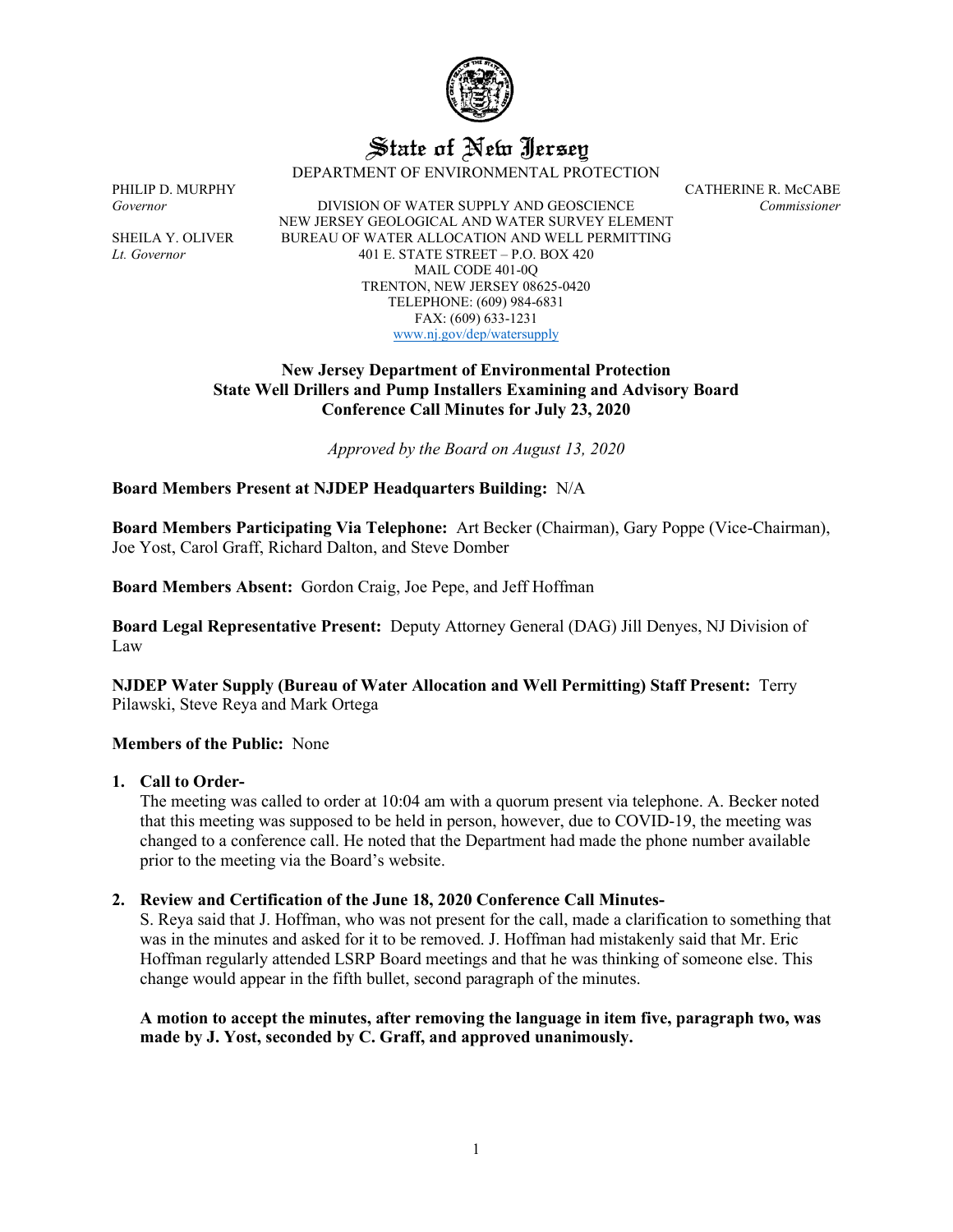## **3. Review of Continuing Education Course Applications-**

A. Becker informed the Board that five courses were identified as administratively complete by the Department and were up for review by the Board and asked if S. Reya could go over the courses. Four of these courses were submitted by the International School of Well Drilling (ISWD) and one was submitted by Denis Crayon.

S. Reya started by going over the four courses submitted by the ISWD. He started by reminding the Board that ISWD currently has several courses approved by the Board already and submits roster updates to the Department monthly. S. Reya said that ISWD is proposing a three-part course on Drilling Methods and an Aquifer Storage Recovery class; each class would count for one technical continuing education point (CEP).

A. Becker said that he believed that these courses were appropriate. He told the Board that he had talked to S. Reya earlier in the week about the length of time the courses were offered. A. Becker noted that each class is only about 50 minutes according to what ISWD submitted in their timed outline of the courses.

## **A motion to approve Drilling Methods I, Drilling Methods II, Drilling Methods III, and Aquifer Storage Recovery was made by J. Yost, seconded by G. Poppe, and approved unanimously.**

A. Becker brought up the course submitted by Denis Crayon and Rutgers University, COVID-19, Support and Resources for Building Resilience. S. Reya prefaced his explanation of the course by recalling an email exchange that he had had with Mr. Crayon prior to the application being submitted, which was provided with the course application submittal. He said that Mr. Crayon had reached out to Department staff asking if they thought that this course topic was relevant. S. Reya said that he replied and stated that the Department only reviews the course applications for administrative completeness, while the Board reviews the course content. He informed Mr. Crayon that it is reasonable to justify that well driller and pump installers fall into the essential worker category and the course may be eligible in meeting the safety credits requirement for licensees. S. Reya said that he could not make any assumption of the Board's analysis of his, at the time, potential application.

R. Dalton asked for clarification about the number of CEPs that was being requested. S. Reya said that three (3) safety CEPs were being requested for this course. A. Becker noted that this course is out of the ordinary as far as topics submitted for CEPs thus far. S. Domber and J. Yost stated that they do not think that this course is relevant to the drilling industry. Board members noted that while COVID-19 training is currently an important topic, the three (3) hour course proposed is not directly related to the NJ well drilling or pump installation industry (as required by N.J.A.C.  $1.11(i)$ ).

## **A motion to not recommend the course, COVID-19 Support and Resources for Building Resilience, for approval was made by G. Graff, seconded by S. Domber, and approved unanimously.**

A. Becker asked S. Reya to notify Mr. Crayon about the Board's decision.

## **4. License Renewals-**

To date, 736 licenses have paid their bills and renewed their licenses. There are another 43 licensees who have open bills and have not paid. S. Reya clarified that these 43 individuals had met the CEP requirement but had not paid for their license yet. Late fees will be assessed to these individuals shortly.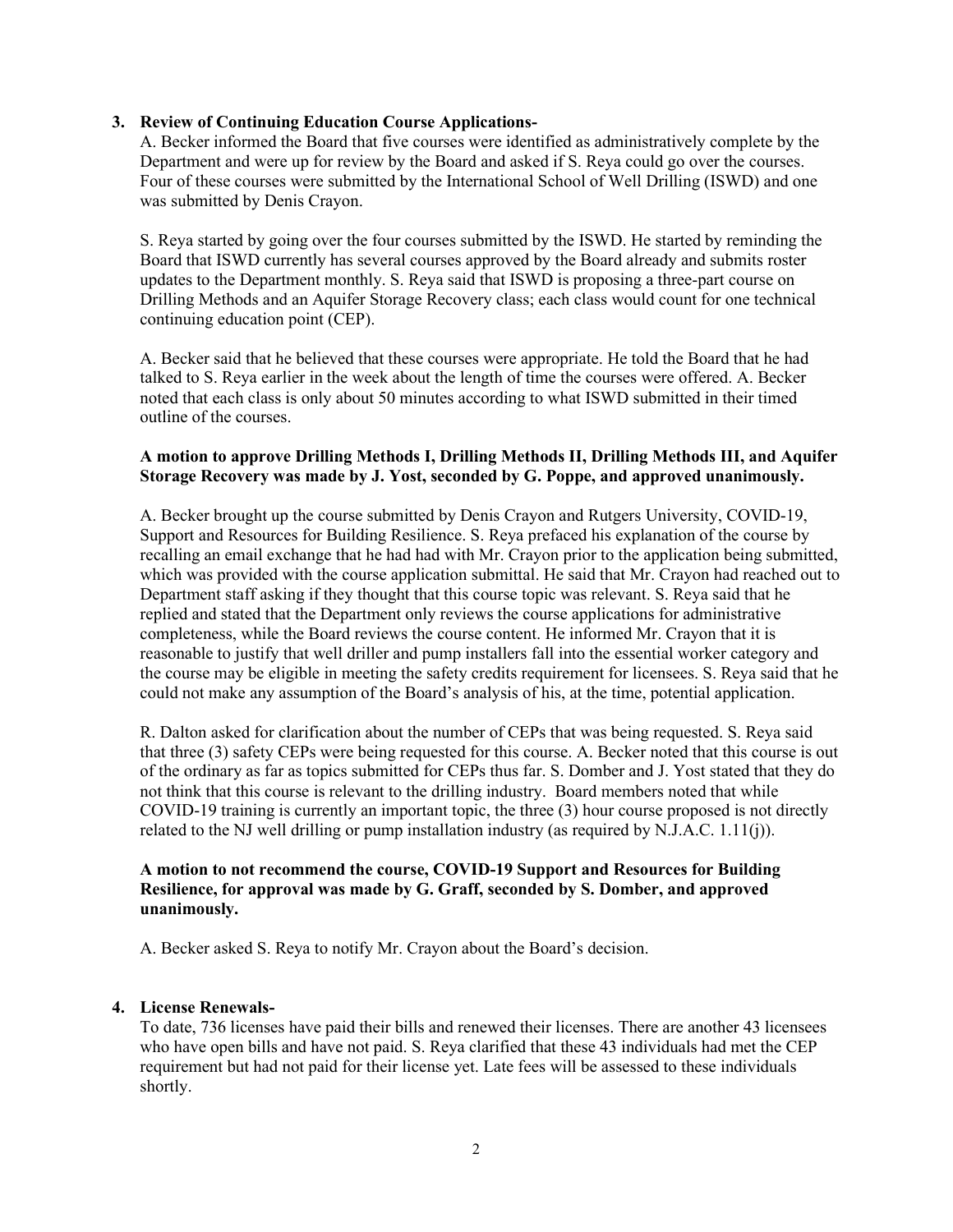S. Reya provided an update about the issue he reported during the June meeting with the Environmental Resource and Geotechnical and Vertical Closed Loop Geothermal driller licenses. He reminded the Board that licenses for these two license types were printed with the expiration date of June 30, 2020, instead of June 30, 2023. The issue was corrected at the end of June and S. Reya had put in a request to have new licenses printed for the impacted licensees. S. Reya said that the Bureau is working with entities to verify license status of affected individuals.

There has been no change to the 264 licensees who did not meet the CEP requirement. S. Reya reminded the Board that these individuals do not have a path forward to renewing their license since they did not meet the CEP requirement and the license renewal has passed.

S. Reya noted that two (2) former licensees had encountered issues due to not renewing. One of the licensees said that he had received all of the Department's notifications about the CEP requirement, but he had intended on retiring until a job opportunity recently came up, so he inquired about his options for reinstatement. The other licensee contacted the Bureau because he was unable to obtain a permit due to the ePermitting system generating a message that he was not licensed to certify a well permit application. This driller was notified in writing that he did not obtain any CEPs and his license had expired as a result. He was further advised that he is not authorized to drill, replace, repair or modify any well or well pumping equipment until he again becomes licensed or performs the work under the direct supervision of an adequately licensed individual.

A. Becker asked if anyone else had submitted a hardship exemption from the CEP requirement. S. Reya said that no one else had submitted any information to the Department.

#### **5. DX Geothermal – Grout Review and Proposed Installation-**

Board members were reminded about their September 2019 meeting with Mr. Bill Buschur of Total Green. Mr. Buschur had requested to use their direct exchange (DX) geothermal system, which is comprised of copper pipe and refrigerant. To address prior concerns with these systems raised by the Department and Board, he proposed, to sleeve the copper U-bend with PVC and grout between the copper and PVC as well as between the PVC casing and the borehole. At that meeting the consensus of the Board was that the manufacturer demonstrated that the new design sufficiently addressed the concerns, however, the grout mix needed to be demonstrated to meet the required permeability specified in N.J.A.C. 7:9D and be tested in accordance with the appropriate ASTM standard. S. Reya noted that there were issues with the permeability results that Total Green had submitted to the Department.

S. Reya had been in contact with Mr. Buschur recently about moving forward with a grout demonstration because they had a potential job in New Jersey and wished to proceed. Unfortunately, Mr. Buschur had submitted updated data five minutes before the conference call had started, S. Reya explained. If it is determined to meet the permeability value, the next step would be to proceed with a field demonstration to illustrate that the specified grout can be mixed in a accordance with manufacturer specifications and pumped using a .5" tremie pipe, as specified in Total Green's well installation instructions.

S. Reya said he will work with R. Dalton to review the information that was submitted to the Department. A. Becker asked the Board if they wanted to issue a conditional approval for Total Green to proceed with scheduling the field demonstration to pump the grout into a new DX installation provided they are able to determine if the grout meets the standard or to wait until the next meeting to hear the result of what him and R. Dalton find before deciding. C. Graff suggested waiting until the Board has more information since the latest documents have not yet been reviewed by anyone. Other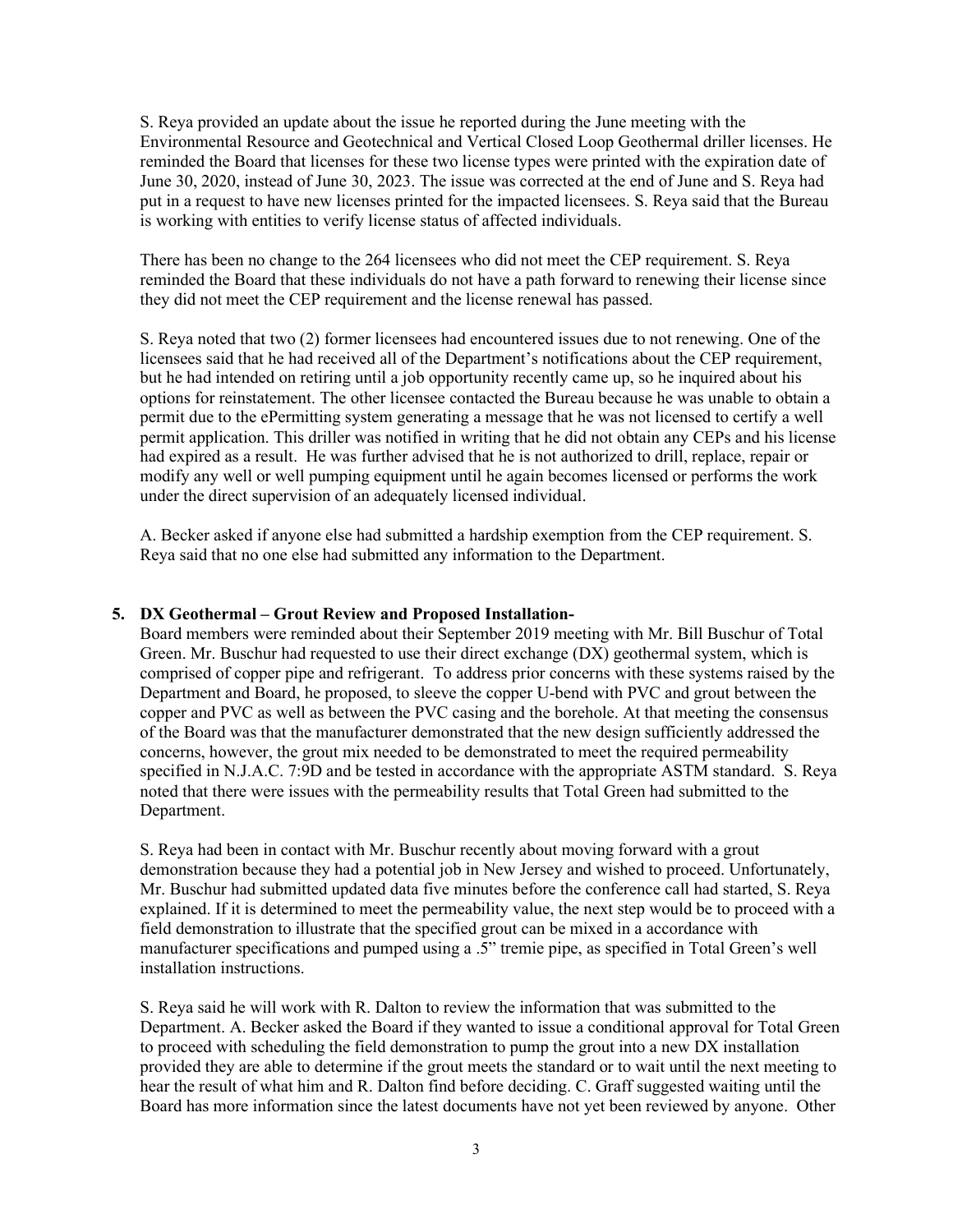members agreed and indicated that with the amount of time DX systems have been under review, there is no need to conditionally approve this step before the grout data has been vetted.

## **A motion to wait until more information is available about the grout that Total Green provided was made by C. Graff, seconded by J. Yost, and approved unanimously.**

#### **6. Recent Bureau Enforcement Action Update-**

S. Reya gave the enforcement update on behalf of Julia Altieri, who was unable to make the call though she provided a written summary of enforcement activities, which was forwarded to Board members.

### **Well Permitting Enforcement Activities– 6/18/2020-7/23/2020**

**New Investigations:** Unlicensed decommissioning in Montville Morris Co.

**Issue**: Three total reported cases of alleged unlicensed well decommissioning of deep cased wells. All cases were reported by local Health Department when they tried to obtain decommissioning reports from the property owners. Individual is a licensed pump installer with the State of NJ who claimed to use a licensed company but had not. In 2018, same individual was investigated for decommissioning hand dug well without proper license and was warned that he could not perform this work in the future without a proper license.

**Enforcement Action**: Bureau sent one notice of non-compliance to the individual for three instances of unlicensed well decommissioning work dated June 24, 2020. No response from individual at the present time. Case will be referred to Water Compliance Enforcement for further settlement (if verified) and possible licensing sanctions.

A. Becker said that he was concerned about how the grout was mixed by the unlicensed individual. S. Reya said that he has already discussed this with the Health Department. He informed the Health Department that the Department would typically require wells that are not sealed properly to be drilled out and re-grouted because there is no way to confirm that the well was grouted according to the rule if done by an unlicensed individual. S. Reya said that the Department still does not have all of the details and that the investigation is still being conducted.

T. Pilawski and M. Ortega gave an update on an Alternative Dispute Resolution (ADR) pre-meeting that had occurred.

**Status update:** Ongoing Administrative Hearings – ADR coordination meeting

**Issue:** On July 9, 2020 the DEP Office of Dispute Resolution/ Southern Water Compliance and Enforcement, Well Permitting staff and the licensed well driller took part in a conference call to clarify and discuss an improperly grouted well to be decommissioned as the ordered by the Department in an Administrative Order and Notice of Civil Administrative Penalties Assessment (AONOCAPA) issued by the Department. The meeting was held at the request of the drilling company.

**Update:** During the meeting, the driller agreed to comply and properly decommission the well in accordance with the enforcement order issued by the Department. Bureau staff intend to witness all required decommissioning work during normal State business days. Anticipated work to be completed by the end of July or August.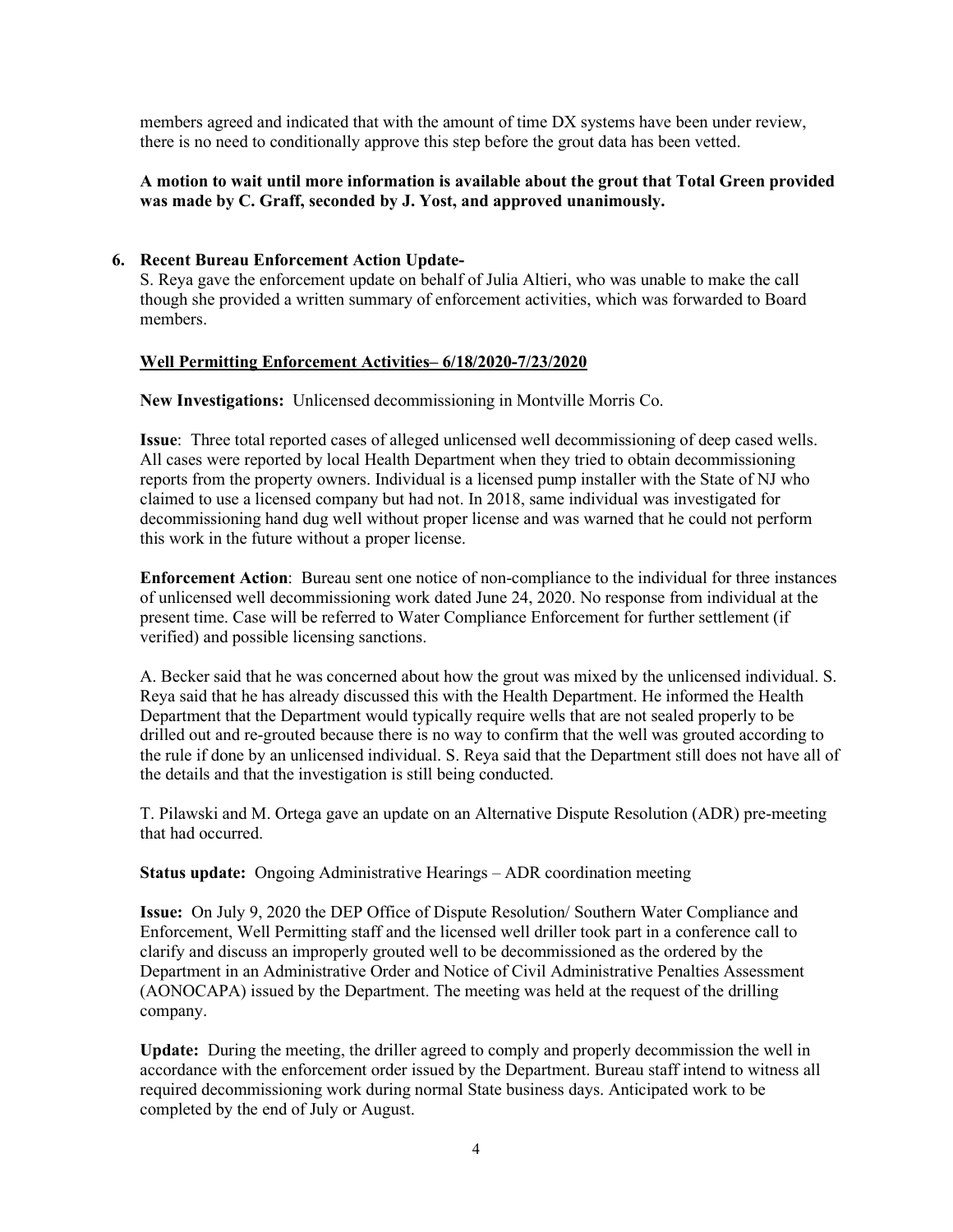## **7. Program Updates-**

### *Furloughs*

T. Pilawski informed the Board that the majority of the state's workforce had been furloughed throughout the month of July. Furloughs commenced on June  $30<sup>th</sup>$  and were set to end on July  $25<sup>th</sup>$ . T. Pilawski said that the Bureau sent an email to everyone on the Bureau's email distribution list to notify them to expect delays in July. Due to the furloughs, the Bureau expected to fall behind on reviews of permits, records, and decommissioning reports.

## *Horizontal Directional Drilling (HDD)*

T. Pilawski said that there was a recent incident with the New Jersey Natural Gas' Southern Reliability Link, in Upper Freehold, where an inadvertent return resulted in drilling mud flowing to the surface. Drilling mud was discovered in a small stream and caused damage to a nearby home. The homeowner reported that drilling mud was coming through cracks in the foundation of her home and flooded her basement. This incident resulted in several environmental groups contacting the Commissioner's Office.

T. Pilawski said that after this incident occurred, she had discussed with DAG J. Denyes the possibility of including HDD in the Well Construction and Maintenance; Sealing of Abandoned Wells rule, N.J.A.C. 7:9D. Currently, the Division of Land Use Regulation has been working with the Well Permitting Section to include permit requirements to address abandonment contingency planning and grouting on projects that are using HDD. T. Pilawski said the Department would likely seek a statutory change in order to add a license type and establish standards for construction of HDD wells as they are essentially unregulated in N.J.A.C. 7:9D as currently constituted.

## *Well Rule Update*

T. Pilawski informed the Board that the well rule revisions had made it to the Governor's office and were sent back to the Bureau for grammatical changes. The grammatical issues were addressed and the draft was sent back to the Assistant Commissioner's office for review. T. Pilawski expressed her optimism with the situation.

## *National Ground Water Association (NGWA) Exam Contract*

T. Pilawski provided the Board with an update about the exam contract that the Department has with NGWA. She said that at the beginning of the year, the Department and NGWA had reached an agreement to allow NGWA to continue administering exams and providing the Department with exam statistics. Unfortunately, due to COVID-19, the Department received a mandate that purchase orders would only be approved in three-month intervals; currently money is approved through September 2020. T. Pilawski said that she had spoken with NGWA on July  $15<sup>th</sup>$ , during a routine conference call, and informed them of the Department's fiscal situation.

T. Pilawski discussed the different scenarios based on NGWA's decision, including the New Jersey exam modules not being available in three-month blocks if the State is not able to pay the bill. T. Pilawski said that S. Reya had wrote a memo to justify the importance of testing for well drillers and pump installers, which is considered an essential business. In the short term, the Bureau has provided NGWA with revised contract language to account for the new payment structure and both parties are working on signing a new agreement that will allow the third party testing for well drillers and pump installers to continue in its current format without interruption.